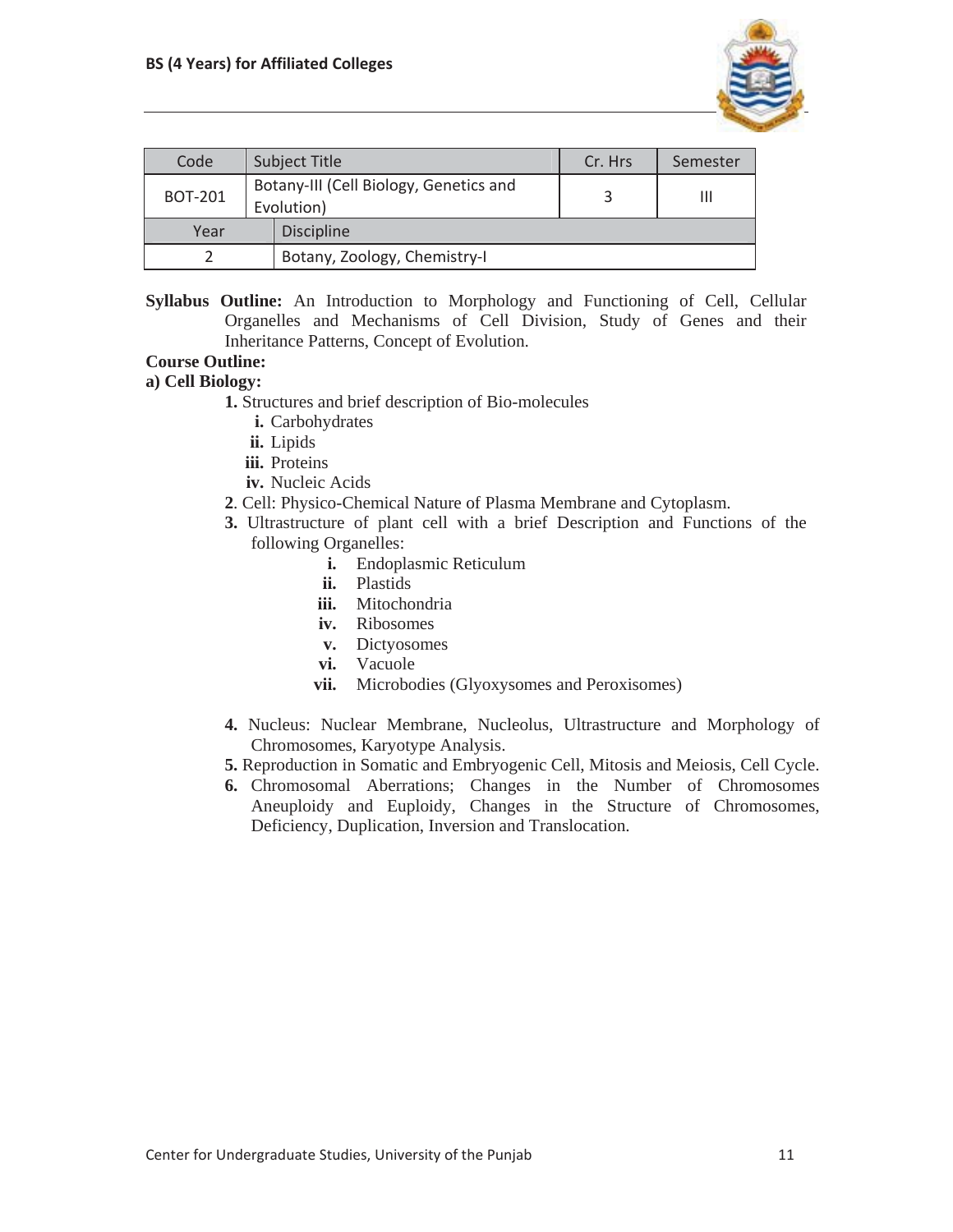

## **b) Genetics:**

- **1.** Introduction, Scope and brief History of Genetics, Mendelian Inheritance; Laws of Segregation and Independent Assortment, Back Cross, Test Cross, Dominance and Incomplete Dominance.
- **2.** Sex linked inheritance, Sex Linkage in *Drosophila* and Man (Colo Blindness), XO, XY, WZ Mechanisms, Sex Limited and Sex Linked Characters, Sex Determination. 3. Linkage and Crossing Over, Definition, Linkage Groups, Construction of Linkage Maps, Detection of Linkage. Recombination.
- **4.** DNA Replication, Nature of Gene, Genetic Code, Transcription, Translation, Regulation of Gene Expression (*e.g*. *lac* operon).
- **5.** Transmission of Genetic Material in Bacteria; Conjugation and Gene Recombination in Co-Transduction and Transformation.
- **6.** Principles of Genetic Engineering / Biotechnology; Basic Genetic Engineering Techniques.
- **7.** A Brief Introduction of Gene Mutation.
- **8.** Evolution
- **Module Aims:** To introduce the students to basic aspects of Cell Biology, Genetics and Evolution to provide the students with fundamental knowledge of these courses for the understanding applied aspects of this course.

### **Learning Strategies:**

- 1. Lectures
- 2. Group Discussion
- 3. Laboratory work
- 4. Seminar/ Workshop
- **Learning Outcome:** On successful completion of this module students will be able to describe, apply and integrate the basic concepts of Cell Biology including Genetics and Evolution, Structure and Functions of Organisms.